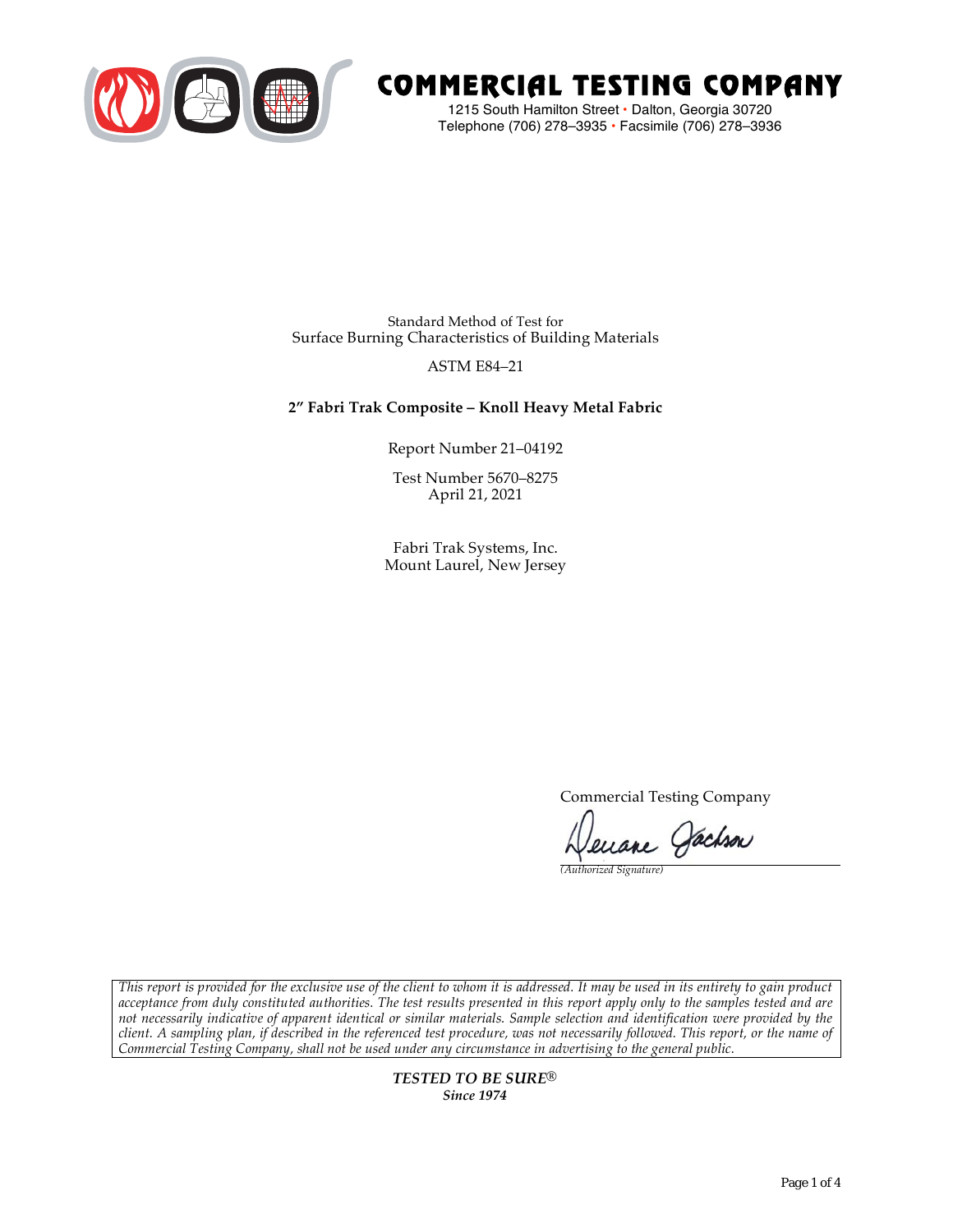## **INTRODUCTION**

This report is a presentation of results of a surface flammability test on a material submitted by Fabri Trak Systems, Inc., Mount Laurel, New Jersey.

The test was conducted in accordance with the ASTM International fire-test-response standard E84–21, *Surface Burning Characteristics of Building Materials*, sometimes referred to as the Steiner tunnel test. ASTM E84 is an American National Standard (ANSI) and has been approved for use by agencies of the Department of Defense. The ASTM E84 test method is the technical equivalent of UL No. 723. The test is applicable to exposed interior surfaces such as walls and ceilings. The test is conducted with the specimen in the ceiling position with the surface to be evaluated face down toward the ignition source. Thus, specimens shall either be self-supporting by its own structural quality, held in place by added supports along the test surface, or secured from the back side.

This standard is used to measure and describe the response of materials, products, or assemblies to heat and flame under controlled conditions, but does not by itself incorporate all factors required for firehazard or fire-risk assessment of the materials, products, or assemblies under actual fire conditions.

#### **PURPOSE**

The purpose of the test is to provide only the comparative measurements of surface flame spread and smoke development of materials with that of select grade red oak and fiber–reinforced cement board, Grade II, under specific fire exposure conditions with the smoke area of heptane used to establish the smoke-developed index. The test exposes a nominal 24-foot long by 20-inch wide test specimen to a controlled air flow and flaming fire adjusted to spread the flame along the entire length of a red oak specimen in  $5\frac{1}{2}$  minutes. During the 10-minute test duration, flame spread over the specimen surface are measured and recorded. Test results are calculated relative to red oak, which has an arbitrary rating of 100, and fiber–reinforced cement board, Grade II, which has a rating of 0. The 100 smoke-developed index is calculated using the smoke area of heptane.

The test results are expressed as Flame Spread Index and Smoke-Developed Index. The Flame Spread Index is defined in ASTM E176 as "a number or classification indicating a comparative measure derived from observations made during the progress of the boundary of a zone of flame under defined test conditions." The Smoke-Developed Index, a term specific to ASTM E84, is defined as "a number or classification indicating a comparative measure derived from smoke obscuration data collected during the test for surface burning characteristics." There is not necessarily a relationship between the two measurements.

The method does not provide for measurement of heat transmission through the surface tested, the effect of aggravated flame spread behavior of an assembly resulting from the proximity of combustible walls and ceilings, or classifying a material as noncombustible solely by means of a Flame Spread Index.

The zero reference and other parameters critical to furnace operation are verified on the day of the test by conducting a 10–minute test using 1/4–inch fiber–reinforced cement board, Grade II. Periodic tests using NOFMA certified 23/32–inch select grade red oak flooring provide data for the 100 flame spread reference with heptane providing data for calculating the 100 smoke-developed index. These procedures are more fully described in Section 7of the E84 Standard.

#### **TEST SAMPLE**

The test sample, selected by the client, was identified as **2" Fabri Trak Composite – Knoll Heavy Metal Fabric**, (Panel Composite: 2" Fabri Tack, 2SFE.20, 2SJT.20, 5/8" Type X Gypsum Board). Three test panels, each measuring two feet wide by eight feet in length, were received. They were physically selfsupporting and required no additional sample preparation. The panels were transferred to storage racks and conditioned to equilibrium in an atmosphere with the temperature maintained at  $71 \pm 2$ °F and the relative humidity at  $50 \pm 5$  percent. For testing, the panels were placed end-to-end on the ledges of the tunnel furnace to make up the necessary 24-foot test sample and the test conducted with no auxiliary support mechanism.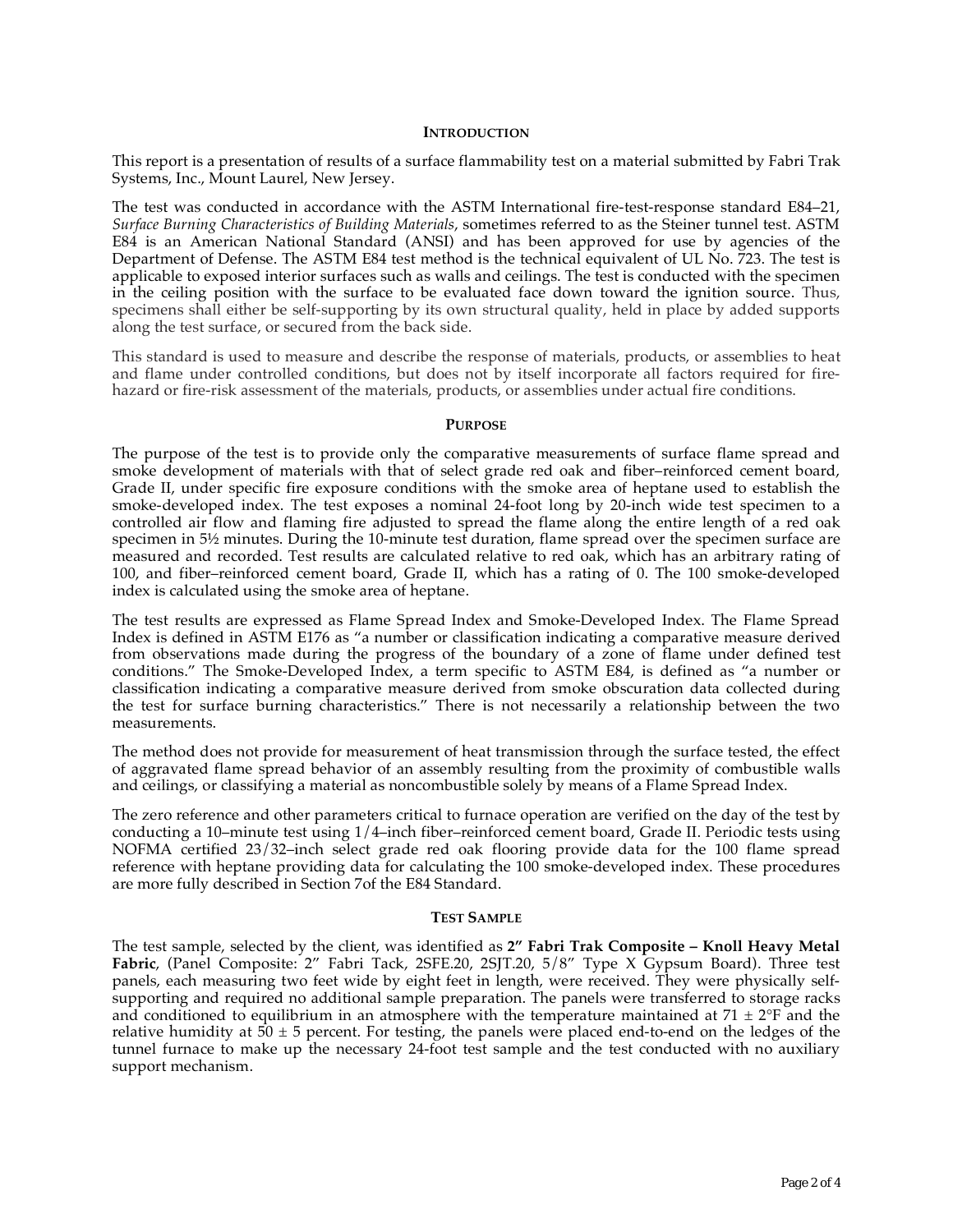## **TEST RESULTS**

The test results, calculated on the basis of observed flame propagation and the integrated area under the recorded smoke density curve, are presented below. The Flame Spread Index obtained in E84 is rounded to the nearest number divisible by five. Smoke-Developed Indices are rounded to the nearest number divisible by five unless the Index is greater than 200. In that case, the Smoke-Developed Index is rounded to the nearest 50 points. The rounding procedures are more fully described in Sections 9.1, 9.2, and X3 of the E84 Standard. The flame spread and smoke development data are presented graphically at the end of this report.

| <b>Test Specimen</b>                                         | Flame Spread Index | Smoke-Developed Index |
|--------------------------------------------------------------|--------------------|-----------------------|
| Fiber-Reinforced Cement Board, Grade II                      |                    |                       |
| Red Oak Flooring                                             | 100                |                       |
| Heptane, (HPLC) Grade                                        |                    | 100                   |
| 2" Fabri Trak Composite - Knoll Heavy<br><b>Metal Fabric</b> | 25                 | 300                   |

#### **OBSERVATIONS**

Specimen ignition over the burners occurred at 0.08 minute. Surface flame spread was observed to a maximum distance of 8.29 feet beyond the zero point at 9.77 minutes. The maximum temperature recorded during the test was 666°F. For information purposes, the actual (unrounded) Flame Spread and Smoke-Developed Indices were 23.3 and 275.6 respectively.

## **CLASSIFICATION**

The Flame Spread Index and Smoke-Developed Index values obtained by ASTM E84 tests are frequently used by code officials and regulatory agencies in the acceptance of interior finish materials for various applications. The most widely accepted classification system is described in the National Fire Protection Association publication NFPA 101 *Life Safety Code*, where:

| Class A | 0 – 25 Flame Spread Index             | 0 – 450 Smoke-Developed Index   |
|---------|---------------------------------------|---------------------------------|
|         | Class B $26 - 75$ Flame Spread Index  | $0 - 450$ Smoke-Developed Index |
|         | Class C $76 - 200$ Flame Spread Index | 0 – 450 Smoke-Developed Index   |

Class A, B, and C correspond to Type I, II, and III respectively in other codes. They do not preclude a material being otherwise classified by the authority of jurisdiction.